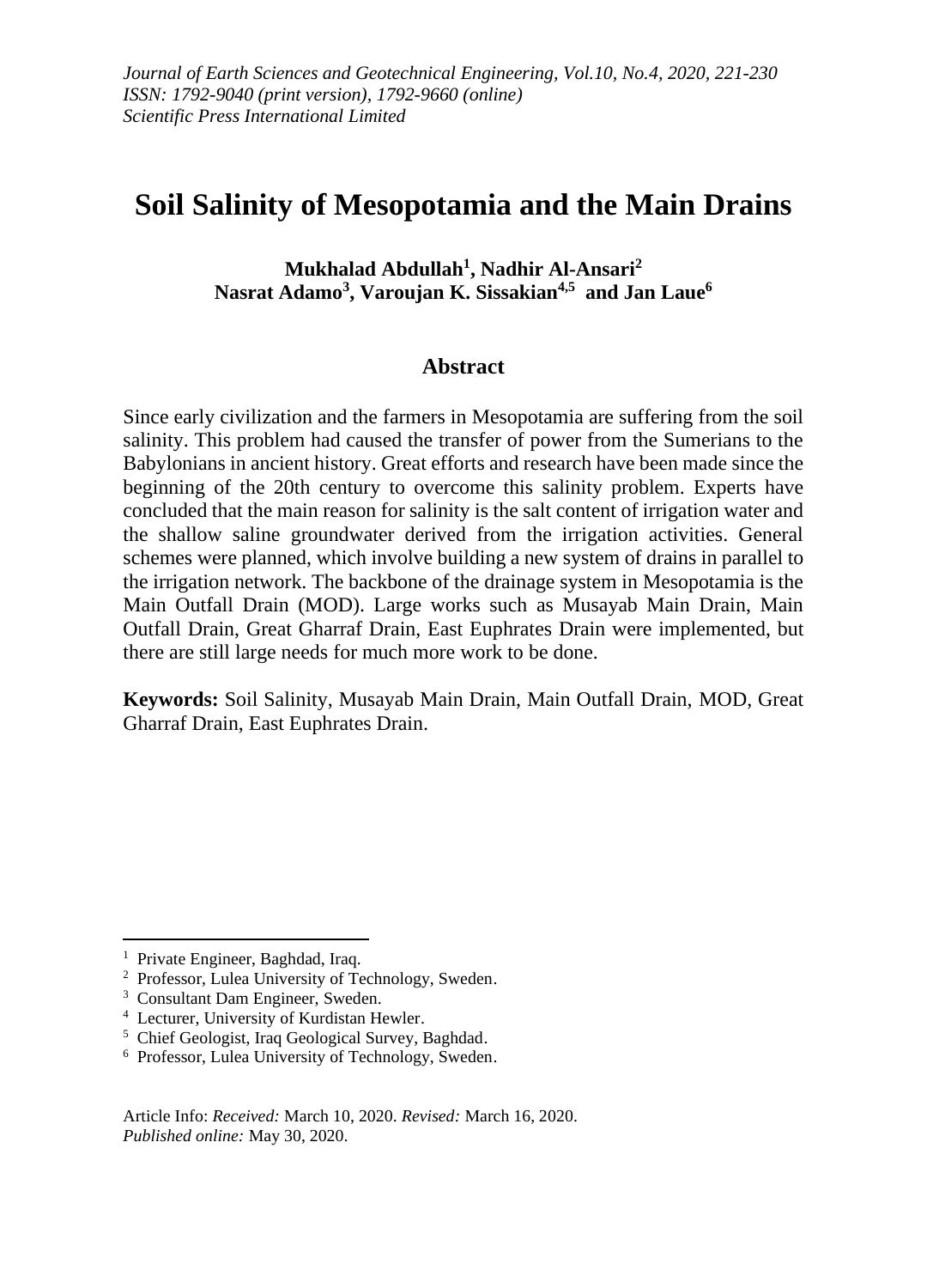### **1. Introduction**

Civilization in Mesopotamia is inherently related with agricultural activities. This applies not only to the early Mesopotamia empires but to all subsequent eras until recent history. The nature of the Mesopotamia plain, climate, soil properties, and very mild slope had triggered the chronic problem of salinity in top soils. Salinity has not affected productivity of lands and farmers only, but it was one of the major reasons of declination of empires; for instance, the control and power transfer from Sumerians to Babylonians was attributed to the decrease in land productivity of Lower Babylon, which is now Thi-Qar area. This decrease was caused mainly by soil salinization (Al-Hayali, 1964). Evidence of the land deterioration in Lower Babylon is witnessed in the decrease in land productivity of barley as shown in Table 1 below.

| <b>Date</b> | Productivity (kg/donum) |
|-------------|-------------------------|
| 2400 BC     | 380                     |
| 2100 BC     | 220                     |
| 1700 BC     | 135                     |

**Table 1: Selected annual land productivity of barley in Lower Babylon (Al-Hayali, 1964).**

A main drain was proposed between Tigris and Euphrates for the first time in Willcocks report (Willcocks, 1911). Efforts were made to study the leaching of lands in Mesopotamia, and an early attempt was one experiment in Hilla in 1921, second experiment was conducted near Hindiya Barrage in the season of 1926/1927. Third experiment was conducted in Saqlawiya area in the seasons of 1927 and 1929, unfortunately, this experiment failed (Buringh, 1960.) A conclusion was drawn that the major factor which is causing salt accumulation is the groundwater rising in the irrigated lands. The concentration of ground water in lower and the middle of Mesopotamia varied between 10,000 to 60,000ppm and up to 80,000 (Buringh, 1960). The capillary action and high temperature on soil surface were causing the salt accumulation at the top soil profiles. Further, it had been estimated that the Euphrates as an example is depositing salts of about  $150gm/m<sup>2</sup>/year$ . The accumulation of this last amount for 13 years will result in tangible effects on land productivity, while the accumulation for 78 years makes the land unproductive. Experts have concluded that the best diagnose to reduce groundwater impact is by lowering groundwater depths by constructing a sophisticated drainage system paralleling the irrigation system. The first drains were excavated in 1952 (Al-Hayali, 1964).

The first study of the master plans for the main drains was presented by the American consultants Messrs Knappen-Tippetts-Abbett-McCarthy (TAMS) in 1952, where the company had proposed the route of the Main Outfall Drain (MOD)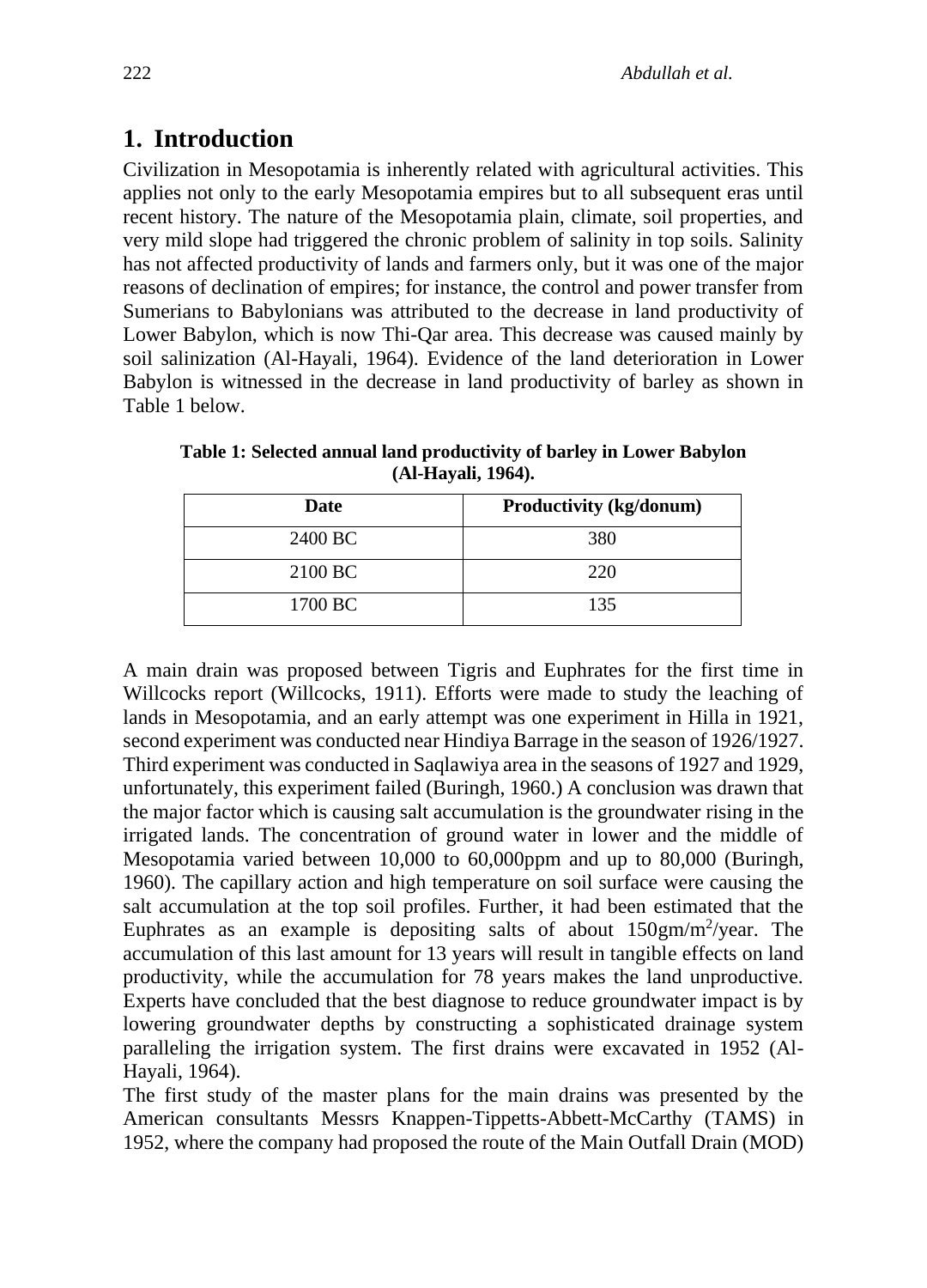to flow into Hammar Marsh (Al-Jabbari and Nawfal, 2001, Mohammed, 1986). Since then, many of the main drains were implemented, and the others are either ongoing or proposed drains such as East Tigris Drain and Western Euphrates Drain, in addition to some of the evaporation lakes (Al-Simawi, 2011).

### **2. Overview of Salinity in Mesopotamia**

Salinization covers around 60-70% of Mesopotamia. In the irrigated lands, 4% are severely saline, 50% moderately saline and 20% slightly saline (Al-Falahi and Qureshi, 2015). It can be easily concluded that the salinity increases significantly in parts where there are no drainage networks or field drains. It is noticed also within the reclaimed projects that, were covered by field drains, the soils at the end of the system have comparatively more salinity. Figure 1 shows salinity mapping in Mesopotamia according to 2010.



**Figure 1: Salinity mapping in Mesopotamia according to 2010 (Al-Falahi and Qureshi, 2015).** 

An example of salinity distribution in reclaimed project is Great Musayab project, as shown in Figure 2, where the variation of salinity over the time is manifesting the fact that mismanagement of water and soil resources is an important factor of deterioration.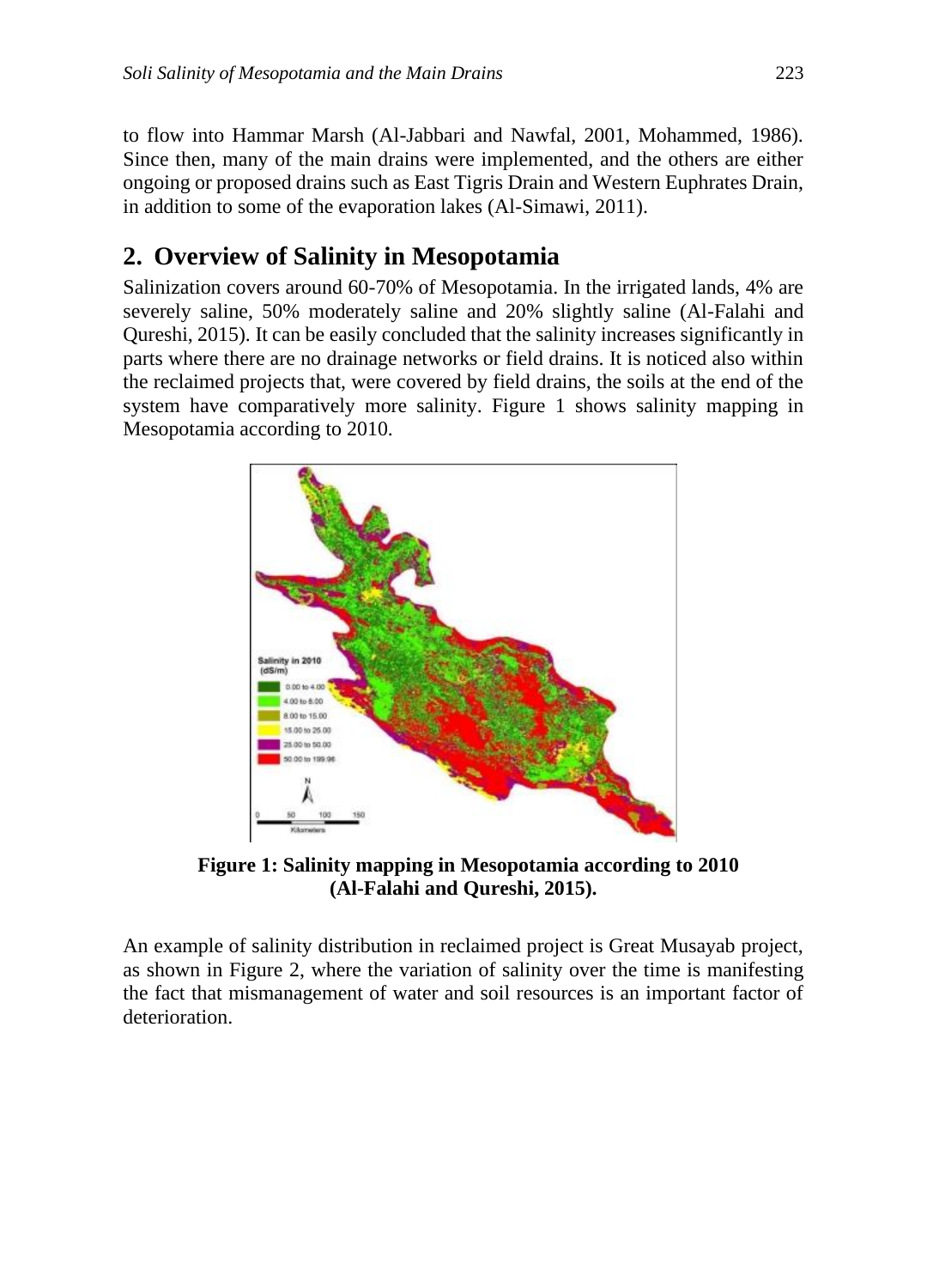

**Figure 2: Multi temporal Salinity mapping in Great Musayab project (A-1990, B-2000,C- 2010). (Modified from Wu et al , 2015).**

## **3. Main Outfall Drain (MOD)**

MOD is the backbone of drainage system in the Mesopotamian plain. It starts form Ishaqi project and continuing to Shatt Al-Basra which is connected to the Arab Gulf. MOD's total length is 565km and it is draining estimated areas of 6 million donum completed up to 1992. After TAMS study another study by Sir M. McDonald was presented in 1963 treating also the drainage in Mesopotamia. By the early 1970s, Soviet companies were entrusted to carry out excavations of MOD. The first phase was excavated from 1973 until 1977; this is the middle sector whose length is 156 km. Following this Joint Venture of Phillip Hollzmann and Polensky were contracted to implement the southern sector, after adopting an alternative proposal to link MOD to Arab Gulf instead of Hammar Marsh. This phase was completed in 1986, Shatt Al- Basra was developed also for a distance of 44km. In 1984, Mendes Junior Contracting from Brazil began the construction of the siphon structure and pumping station for the Euphrates River crossing, but the company left the site in 1990 due the war on Kuwait and the following economic sanctions on Iraq, without completing the work in its final form. Meanwhile, during the period 1981-1983, Messrs Nedeco had already prepared a study on the Northern sector which was on joining the Ishaqi main drains to MOD. Finally, Iraqi contracting companies began implementing of the northern sector and enlarging the middle sector and completed their work in 1992.(Al-Simawi, 2011, Mohammed, 1986). Figure 3 shows the route of MOD.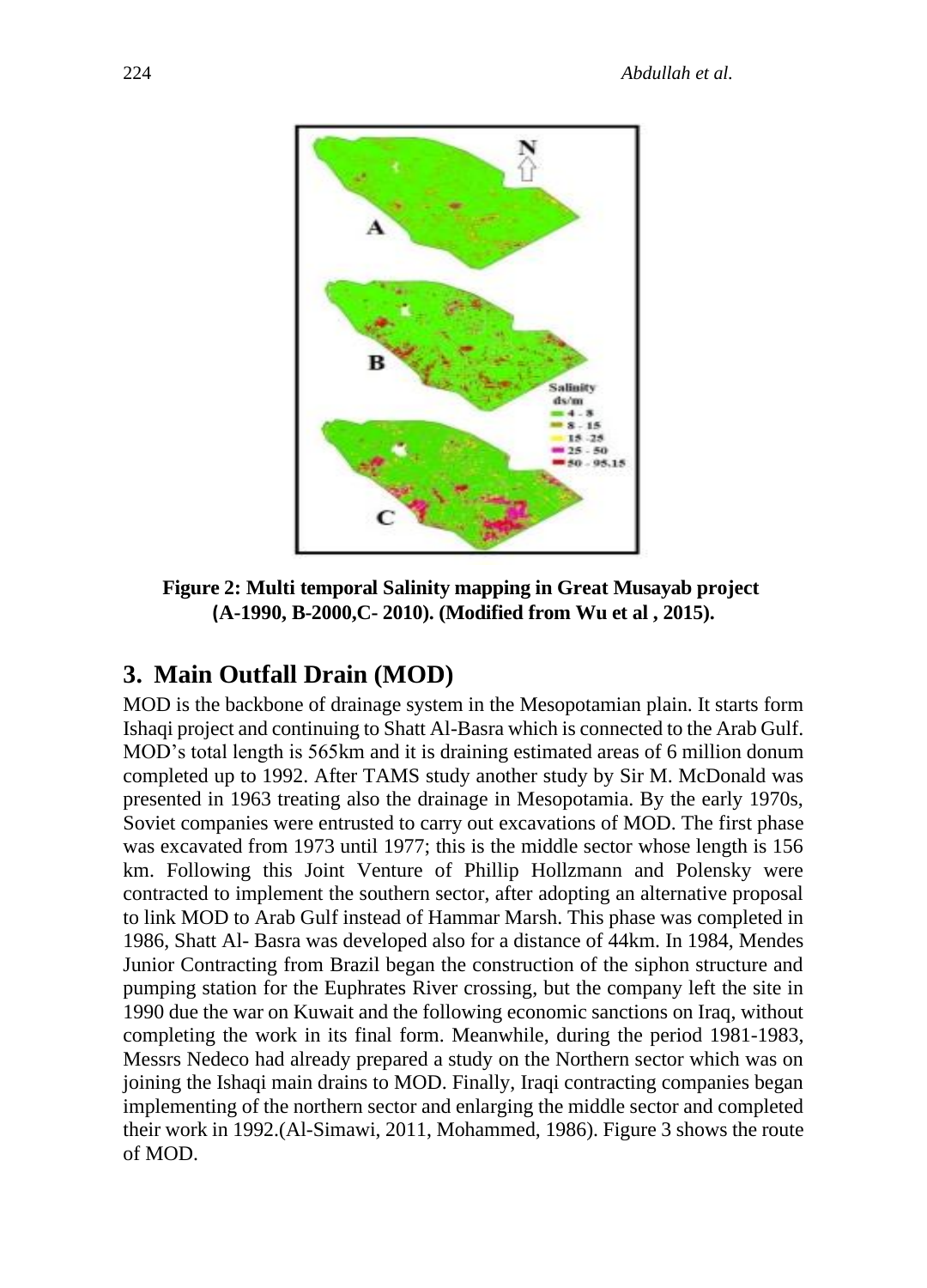

**Figure 3: Route of MOD (Lecollinet and Cattarossi, 2015).**

The MOD is comprised of the following parts.

#### **3.1 Northern Sector**

It starts from the end Ishaqi project to Dalmaj Lake. This sector is 206km long and the discharge capacity is  $98m^3/s$  at Dalmaj Lake site. Part of this sector is the remodeled Northern Musayab Drain. This sector serves important projects, which are: Ishaqi, Great Abu Ghraib, Great Musayab, Middle-Tigris, and HillaHashmiyah projects.

### **3.2 Middle Sector**

This sector starts from north of Dalmaj Lake to the intersection with Euphrates River. The route within this section is 187km long and discharge is  $200 \text{m}^3/\text{s}$ , it is functioning as a navigation route for river vessels. Lake Dalmaj, an ancient marsh is used as an evaporation basin for the collected drained water of Musayab project since 1956. The lake was surrounded by asphalt lined dykes to turn it to a reservoir having capacity of 200 million cubic meters and a surface area of 200km<sup>2</sup>. The role of Dalmaj Lake is to act as a balancing reservoir for navigation purpose within the course of MOD, and for fish culture. The following facilities are also located within this sector: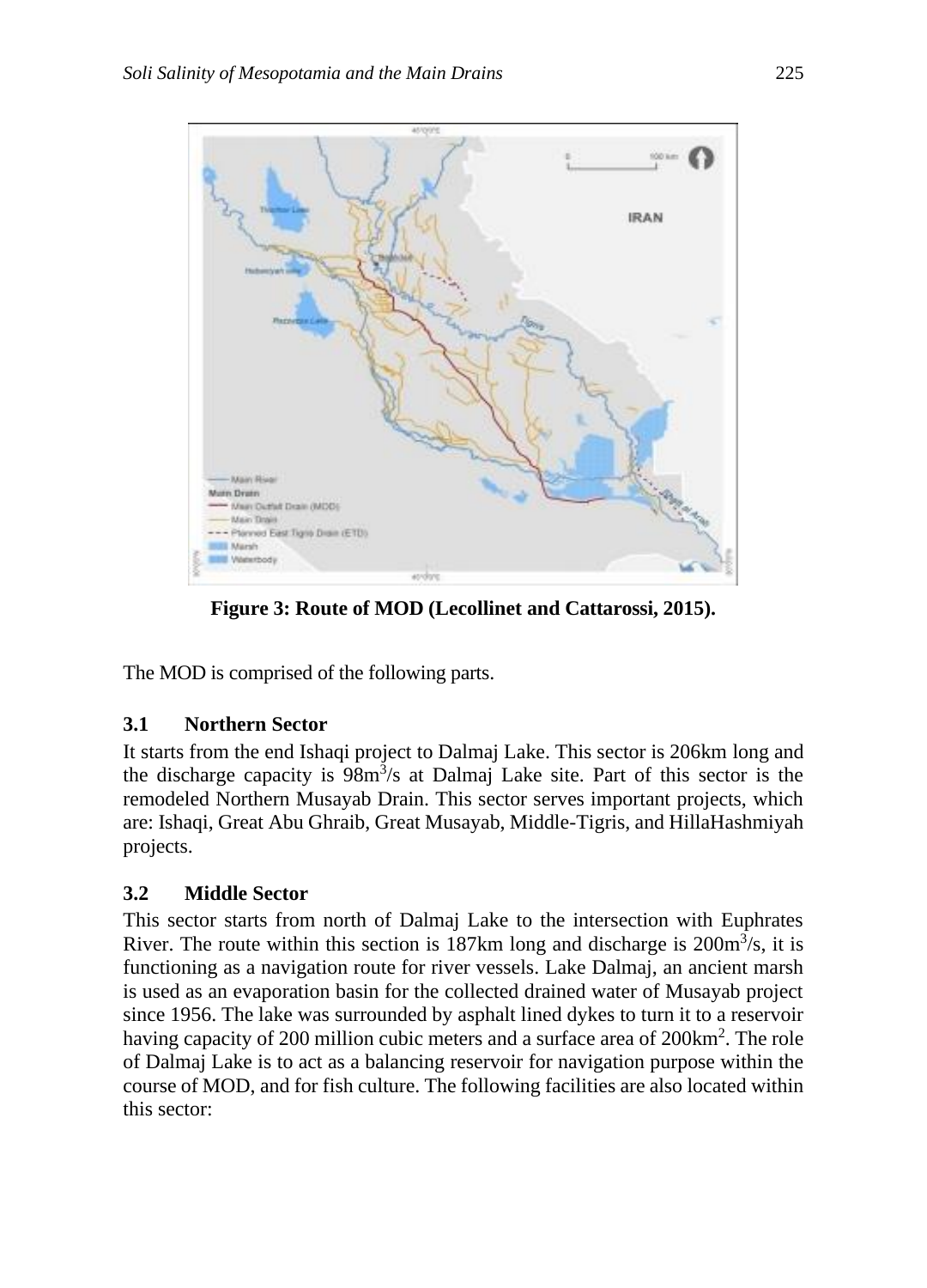- a. Cross regulator on MOD at km 330. It has four openings of dimensions  $(4\times4)$ m each and a maximum discharge is of  $100m<sup>3</sup>/s$ . It is now in the final stages of implementation. This regulator controls the discharges entering Dalmaj Lake.
- b. Outlet regulator, which is located at the beginning of the drainage canal that links Dalmaj Lake to MOD. This regulator has four openings of dimensions (3×3.5)m, it was completed in 1988.
- c. Cross regulator on MOD in km 249. It has three openings with dimensions  $(3\times3.5)$ m, and it is located upstream of the link canal that links MOD with Dalmaj Lake and its function is to control the discharge. It was completed it in 1990.
- d. Emergency Escape, located at the km 172km, 11km upstream of the pumping station. This escape does the function of passing excess water to nearby marshes in case the pumping station stops. The escape consist of canal located on the left side of the MOD and it is provided with a head regulator having ten openings with dimensions of (2.5×4)m each and the discharge capacity is  $200m^3/s$ .

This escape was completed in 2012. This sector drains the projects of Dalmaj, Gharraf, Hurriya-Daghara and the projects drained by East Euphrates Drain.

#### **3.3 Southern Sector**

This sector starts from the intersection of MOD with Euphrates River to Shatt Al-Basra. The length of this part is 172km and the discharge capacity 300m<sup>3</sup>/s. As well, it is functioning as a navigation canal, which is connected to the middle sector by navigation locks that are not implemented yet, these planned navigation locks are located at the intersection of MOD with Euphrates River. This sector includes the following infrastructure:

- a. MOD Pumping Station: the station is located upstream of the siphon structure, at km 161 km. It is one of the largest pumping stations in Middle East and North Africa (MENA) region and the largest pumping station in Iraq. The station lifts the MOD water to the inlet of the siphon. The implementation of the station was started in the 1990s, stopped due to the UN economic sanctions on Iraq after the occupation of Kuwait, restarted again in 2002 and it was inaugurated in 2008. The station has twelve pumping units, each is of  $20m^3/s$  discharge capacity. Figure 4 shows a general view of MOD pumping station from the inside.
- b. The siphon Structure at the intersection with the Euphrates River: This siphon has three conduits, two in service and one standby. The dimensions of each conduit are  $(4\times5)$ m and the length of the siphon below the Euphrates River is 320m, and the discharge capacity is  $200 \text{m}^3/\text{s}$ . Figure 5 shows and aerial view of the intersection of Euphrates River and the MOD.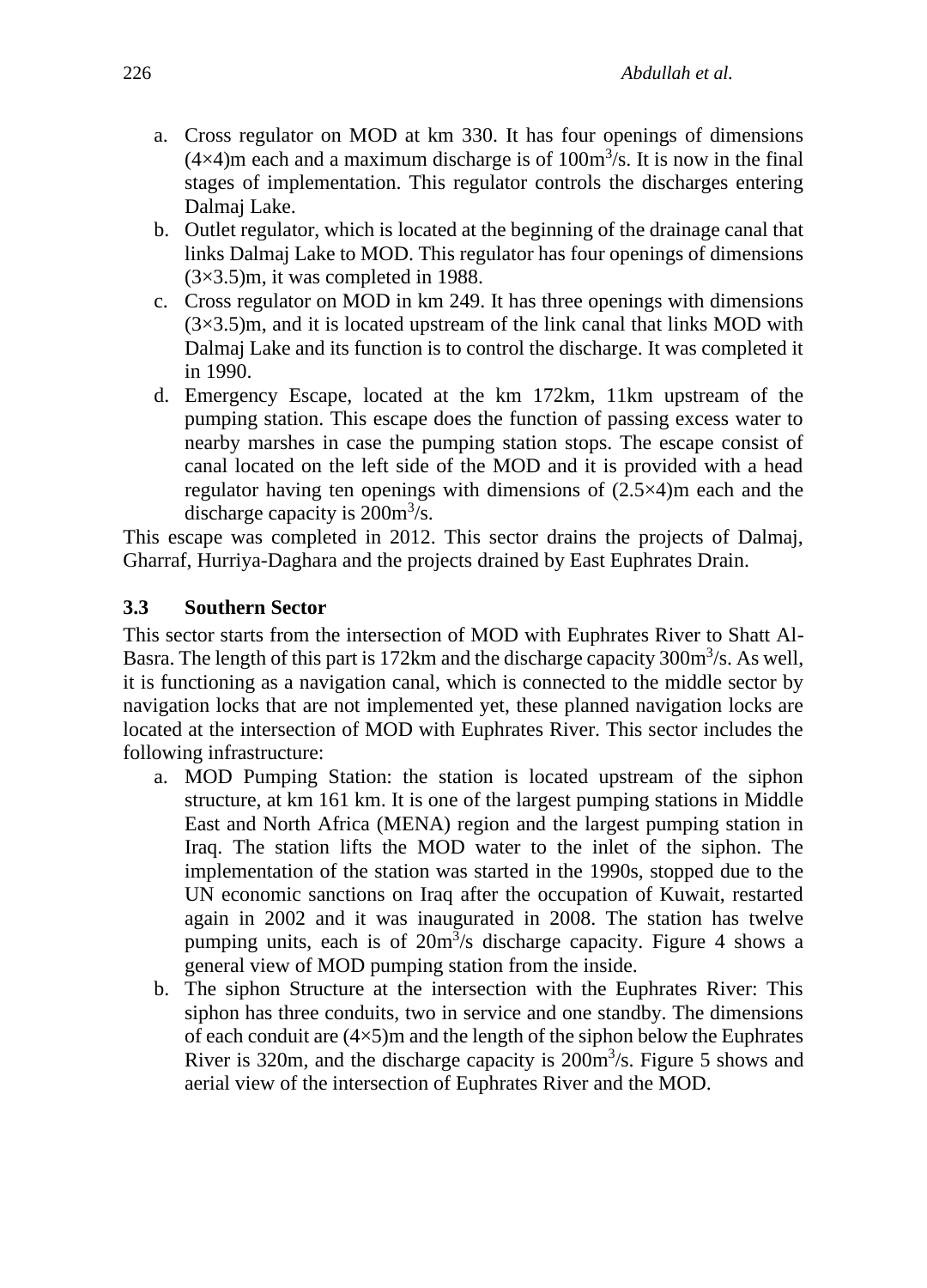

**Figure 4: General view of MOD pumping station from the inside. (Ministry of Water Resources, 2020).**



**Figure 5: Aerial view of the intersection of Euphrates River and MOD. (Modified by Authors from Esri, 2020).**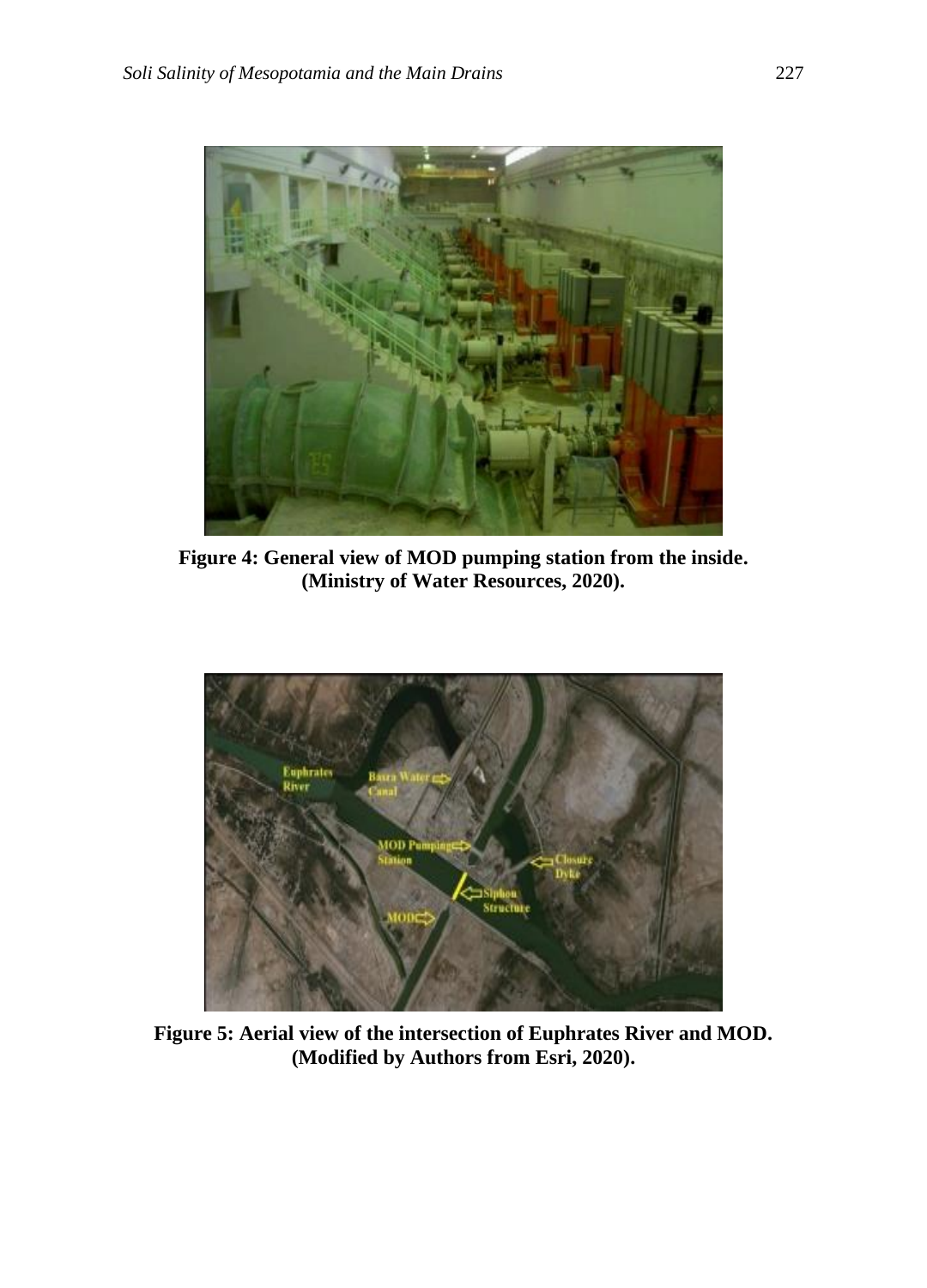c. Shatt Al-Basra Regulator: This is the last structure in this system is which is located at km (0) of the MOD. The regulator has two sets of gates. The first group is five gates with dimensions of  $(4\times4)$ m each, and the second group which is two flood gates with dimensions of  $(4\times6)$ m each. The gates pass discharge of 500m<sup>3</sup>/s. The regulator includes a fish ladder and a navigation lock with dimensions of (16.5×191)m. The structure was completed in 1973. (Al-Jabbari and Nawfal, 2001; Al-Simawi, 2010; Al-Simawi, 2011; AlSimawi, 2011; Al-Simawi, 2014; Mohammed, 1986).

#### **4. Eastern Euphrates Drain**

It is one of the main drains of the Euphrates lower basin , and it is partially implemented so far. After full development, the drain shall be 261km long with discharge capacity is  $85m^3/s$ . It is connected with MOD at km 189. The project was started in 2001 and it is an ongoing project. Two main drains are connected with this drain, the Eastern Shamiya, which became part of Eastern Euphrates Drain and the Western Shamiya Drain. The Eastern Euphrates Drain is carried out until the border of Kifl-Shinafiyah project, but the connection with the drainage project has not been completed, where a siphon structure is required under Shamiya Branch to pass the waters of the Western Shamiya Drain. This Drain serves the projects of Hilla-Kifl, Hilla-Diwaniyah, Shatt Al-Diwaniyah, Rumaitha, Muthana, and Kifl-Shinafiyah. The importance of East Euphrates Drain is coming from the improvement of water quality of the Euphrates River after Shinafiyah. Figure 6 below is reveals how water quality downstream Shinafiyah had improved from April 2007 to October 2009 due to the connection of Najaf and Babylon governorates drains.(Al-Simawi, 2011).



**Figure 6: Water quality measurements along Euphrates River inside Iraq. (ICARDA, 2015).**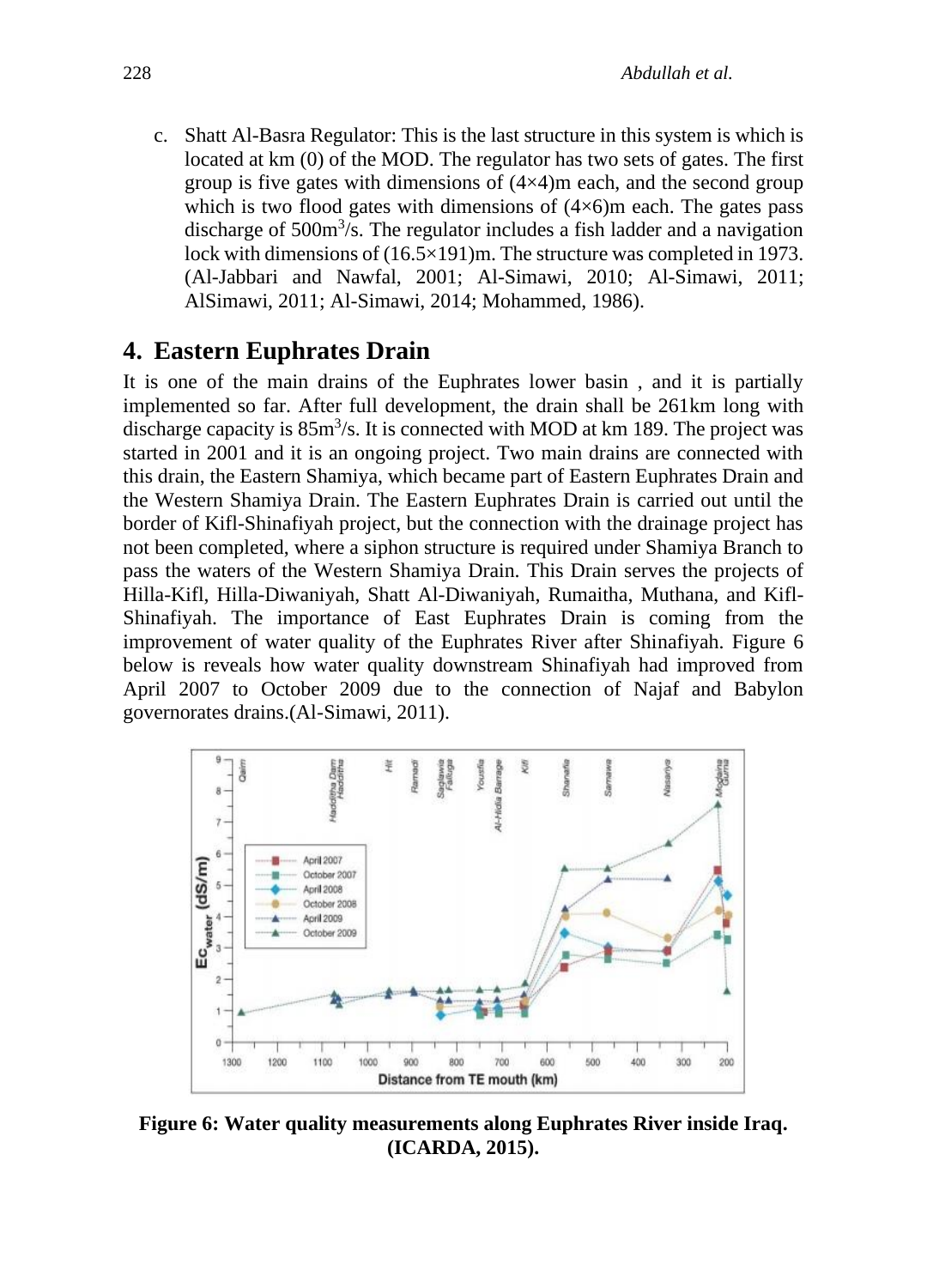## **5. Great Gharraf Drain**

This is also called the Shatra Drain. It is 157km long and the discharge is  $46m^3/s$ . Great Gharraf Dain is draining projects of Middle-Tigris project in addition to Dalmaj and West Gharraf projects. Great Gharraf Drain is connected with MOD at the km 217. Moreover, the West Gharraf drain flows also in this drain (Al-Simawi, 2011).

## **6. Conclusion**

Salinity in Mesopotamia is a chronic issue from old times until now. Several factors have contributed to this problem, namely; physiography, climatic conditions, mismanagement of water and soil resources, and the type of heavy clay common in this land. Most important factor, however, has been the impact of saline groundwater affecting the irrigated lands through capillary action and inducing the negative impacts of salinization on the soil. Farmers of Mesopotamia, since ancient history, have suffered of this and tried to avoid it by different ways. One method was to leave the land uncultivated every other year, allowing ground water table to drop, while a more drastic action was to switch to growing more salt tolerant plants, which was observed in Mesopotamia at the end of the Sumerian era, as they changed from growing wheat to barley. The only solution in Iraq nowadays, if intensive agriculture with cropping intensity of 120% or more is to be used as hoped, this does not depend on the construction of main and branch drains only but, goes further to a complete reclamation process. Such comprehensive action would include land levelling and installation of intensive networks of field drains, then leaching the salts from the land and modifying the soil structure and its fertility by using additives. Finally, and most importantly to have good and continuous management of this system. The large network of drains done so far, notably the Main Outfall Drain and the other drains already described in this paper may be considered as very large job, but this remains as only one small step in a long and costly process that can take many generation to complete. This must continue in the hope of maintaining reasonable level of food security for the fast-growing population of Iraq.